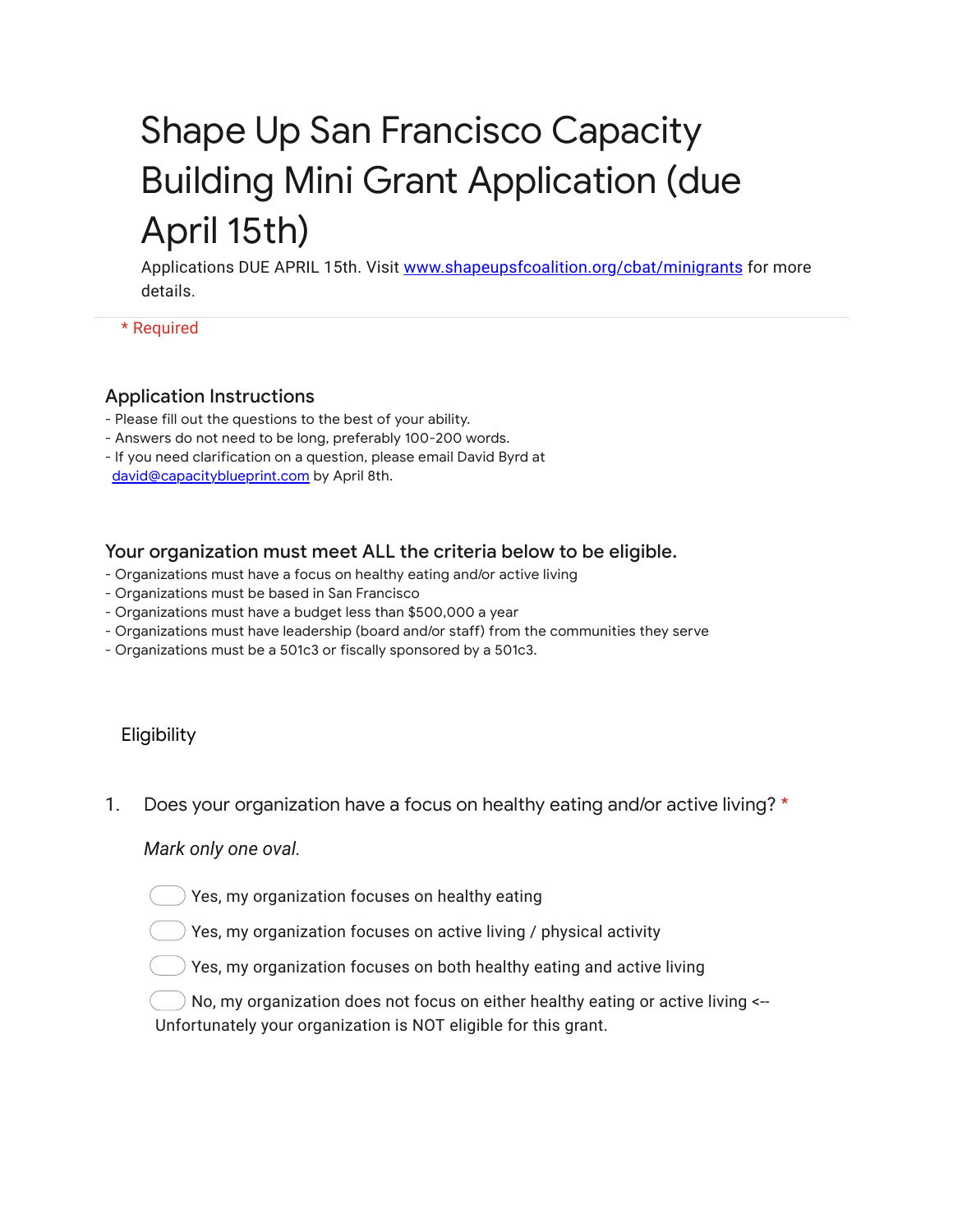2. Is your organization based in San Francisco? \*

*Mark only one oval.*

Yes

No <-- Unfortunately your organization is NOT eligible for this grant.

3. Does your organization have an annual operating budget of \$500,000 or less? If you are a program within a larger organization, you are not eligible to apply if the organization's annual budget is over \$500,000. However, if your organization has a fiscal sponsor, only your organization's annual budget needs to be \$500,000 or less (not the fiscal sponsor's). \*

*Mark only one oval.*

Yes

- No <-- Unfortunately your organization is NOT eligible for this grant.
- 4. Is the Leadership of your organization (including the Board) representative of the communities that you serve? \*

*Mark only one oval.*

Yes

No <-- Unfortunately your organization is NOT eligible for this grant.

5. Is your organization a 501c3 or fiscally sponsored by a 501c3? \*

*Mark only one oval.*



) Yes, my organization is a 501 $c$ 3

- ) Yes, my orgnizations is fiscally sponsored by a 501 $\rm c3$
- No <-- Unfortunately your organization is NOT eligible for this grant.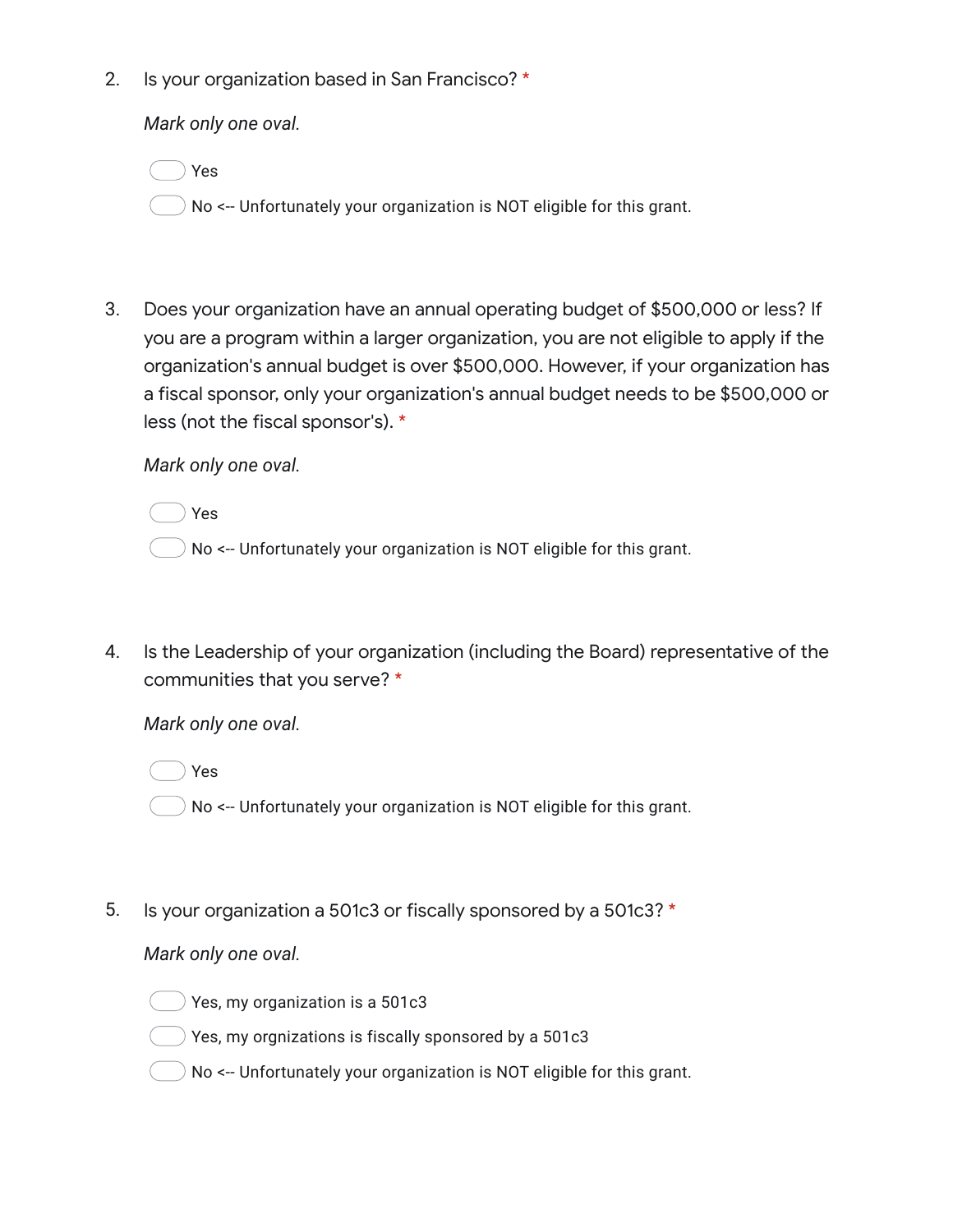The Application

- 6. What is your name? \*
- 7. What is your email address? \*
- 8. What is the Federal Tax ID Number (EIN) for your 501c3 organization or your fiscal sponsor's 501c3 organization? \*
- 9. What is the name of your organization? \*
- 10. When was your organization started? \*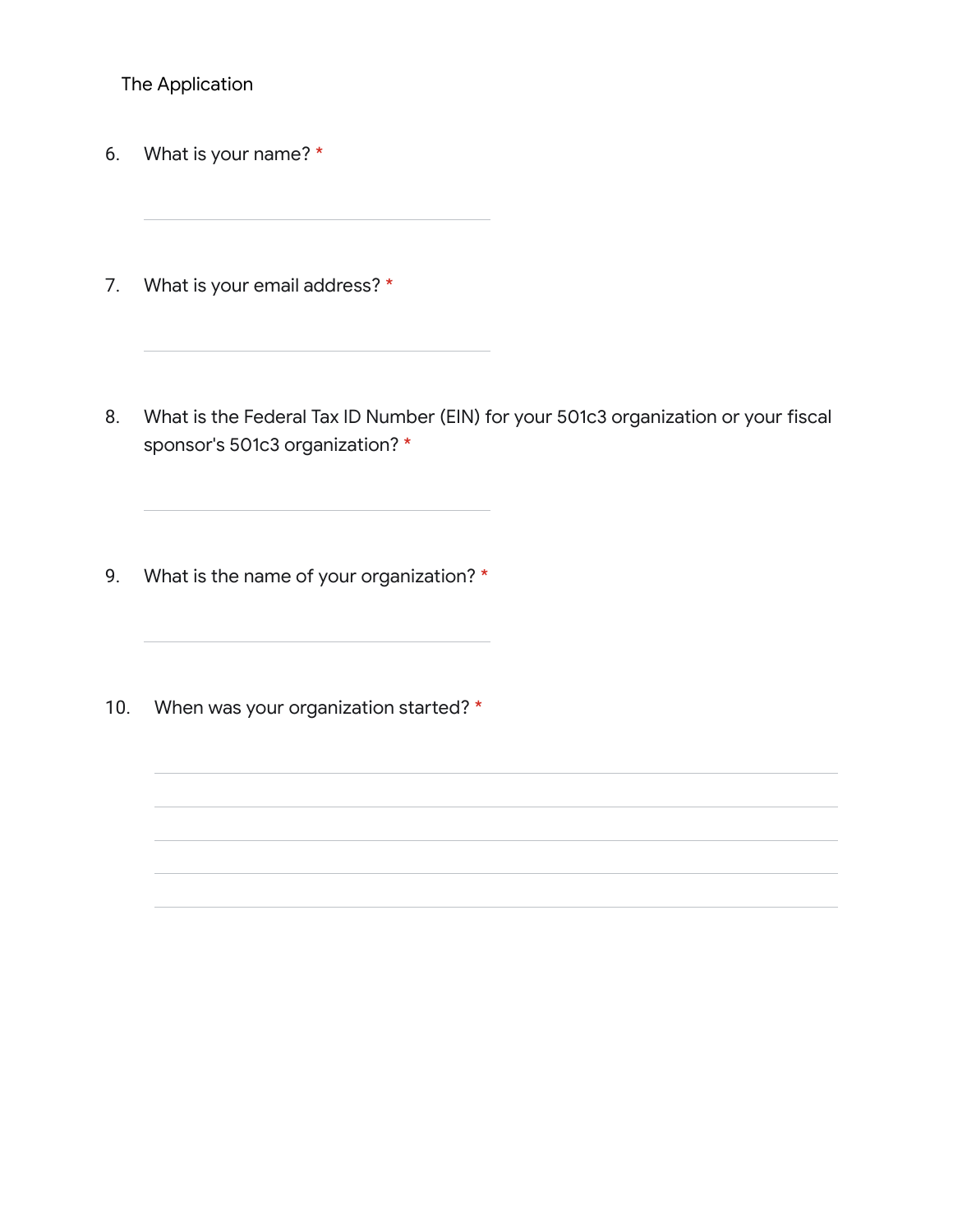11. What problem is your organization trying to solve? If you have a mission statement, please share that here. \*

12. What programs or services does your organization offer? Who do you serve and where are your programs located? \*

13. Has your organization received SDDT funding through the Healthy Communities grant? See list of funded orgs here [https://docs.google.com/document](https://www.google.com/url?q=https://docs.google.com/document/d/17Zo87p43oqzQKmQoRpS6P9FarOKOv6sp/edit&sa=D&source=editors&ust=1645047649257484&usg=AOvVaw3HdQogDhghorA8Wx_brG-C) [/d/17Zo87p43oqzQKmQoRpS6P9FarOKOv6sp/edit](https://www.google.com/url?q=https://docs.google.com/document/d/17Zo87p43oqzQKmQoRpS6P9FarOKOv6sp/edit&sa=D&source=editors&ust=1645047649257484&usg=AOvVaw3HdQogDhghorA8Wx_brG-C) \*

*Mark only one oval.*



- 14. If your organization has received SDDT funding, how much did you receive?
- 15. What is your annual budget? \*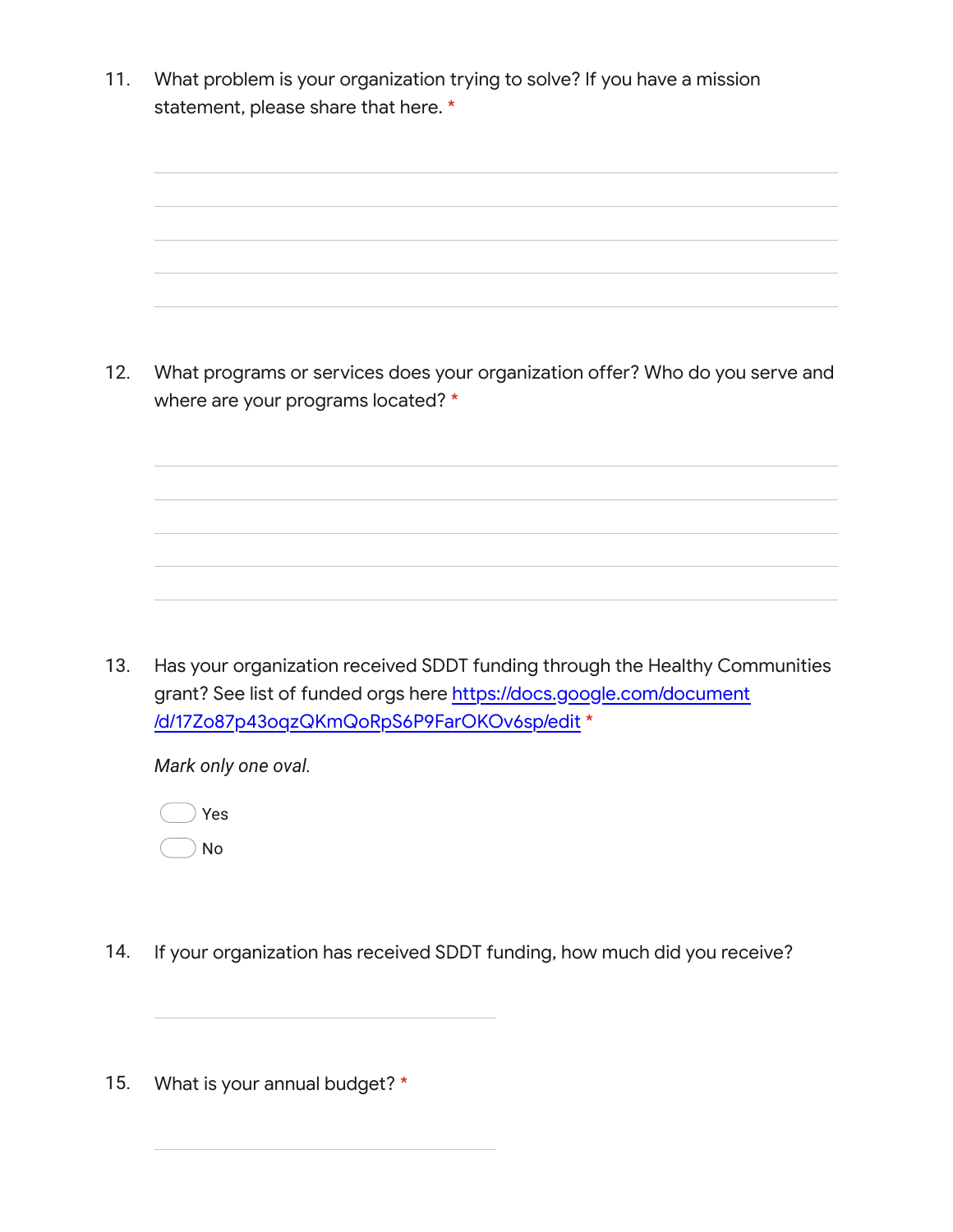16. 17. What are the demographics of the staff in your organization? What are the 18. How many full-time staff members do you have? How many part-time staff members? \* demographics of your leadership and Board members? \* Have you received capacity buildings funds in the past 5 years? If yes, how much did you receive and what did you use the funds for? \*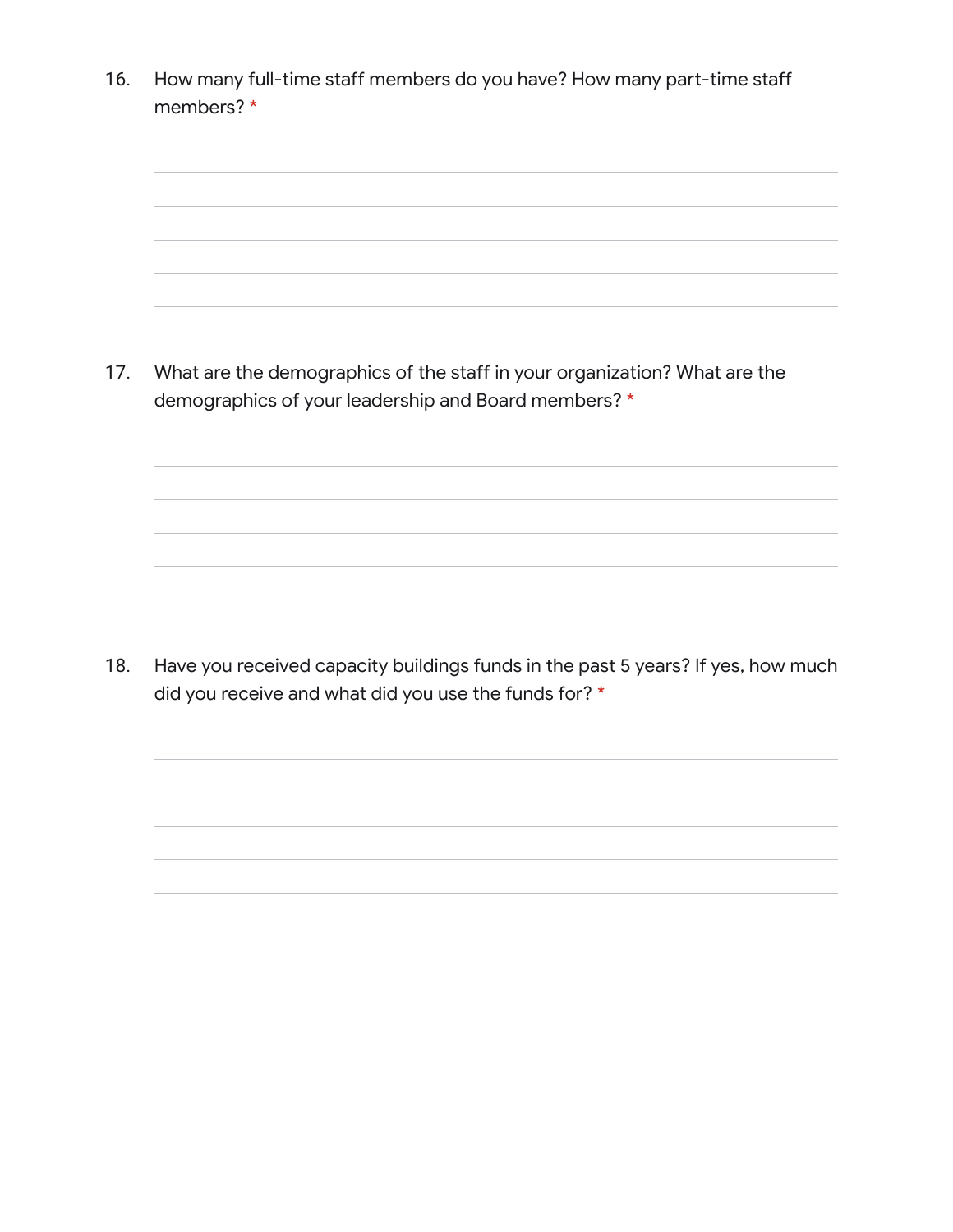19. What is the current greatest need for capacity building in your organization? Examples include technology upgrades, coaching, accounting help, strategic planning, board coaching, leadership training, grant writing, etc. \*

20. How would you spend this \$10,000 capacity building grant? \*

21. What else would you like to share about your organization?